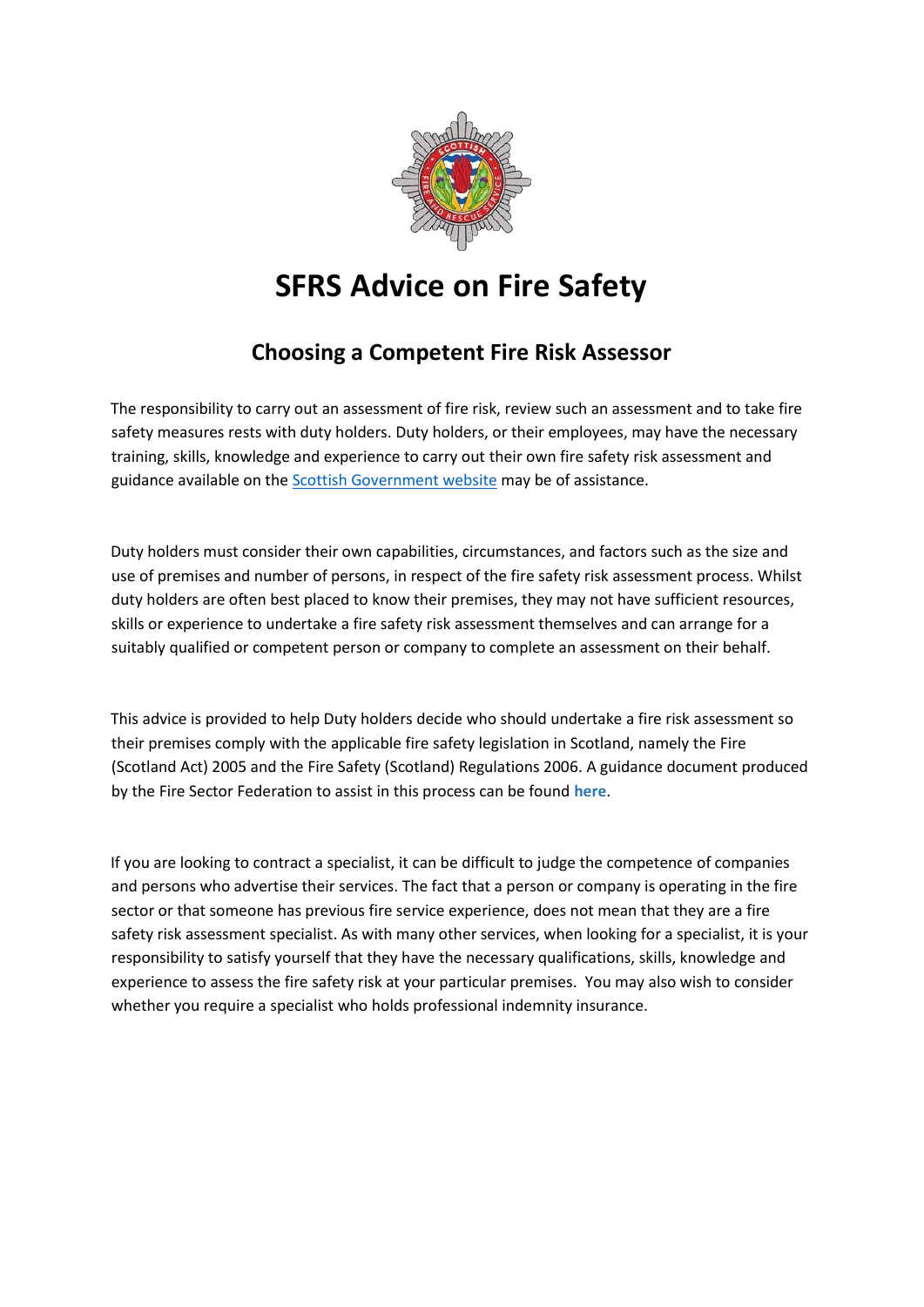There are some simple steps and precautions you can take to help verify the competence and suitability of a prospective fire risk assessor:

• Be satisfied that the fire risk assessor providing this service is competent to do so. We recommend you check that those providing this service have independent registration with, or certification from, a professional or certification body and that they meet the competency criteria as detailed within the [Fire Sector Federation Competency Workstream](https://www.nationalfirechiefs.org.uk/write/MediaUploads/Grenfell/FSF_Guide_October_20.pdf) guidance

• Check that they have experience of undertaking fire risk assessments for your kind of business and premises

• Request references from previous clients in premises of your type; ask these clients if they were satisfied and if any problems were later identified

Both the Scottish Government and the Scottish Fire and Rescue Service recommend that duty holders who wish to contract the services of external fire safety risk assessors verify that the assessor is competent in fire risk assessment. Competence of an individual assessor can be verified by selecting the assessor from a list of competent fire risk assessors maintained by a professional body or a UKAS accredited third party certification body. Companies, including sole traders, can also be third party certificated under appropriate schemes operated by certification bodies that have, themselves, been UKAS accredited as competent to certificate against such schemes. The benefit of company certification is that the certification body monitors the quality of the certificated company's work and confirms that there is a system for management of quality within the certificated company.

The Scottish Fire and Rescue Service has not assessed and does not endorse any individuals or companies participating in these schemes. However, participation in such schemes can offer a degree of assurance that a fire risk assessor (individual or company) has met the professional requirements of the scheme.

Generally, reviews of a risk assessment should be carried out regularly by the duty holder to ensure it remains valid. This will reinforce ownership of fire safety management and assist in the development of relevant knowledge, and of a fire safety culture. However, where significant changes to premises have occurred or if the duty holder continues to feel that they lack the time, knowledge or skills required to undertake a thorough review, it may be advisable to seek specialist advice to revisit, review and revise the initial assessment.